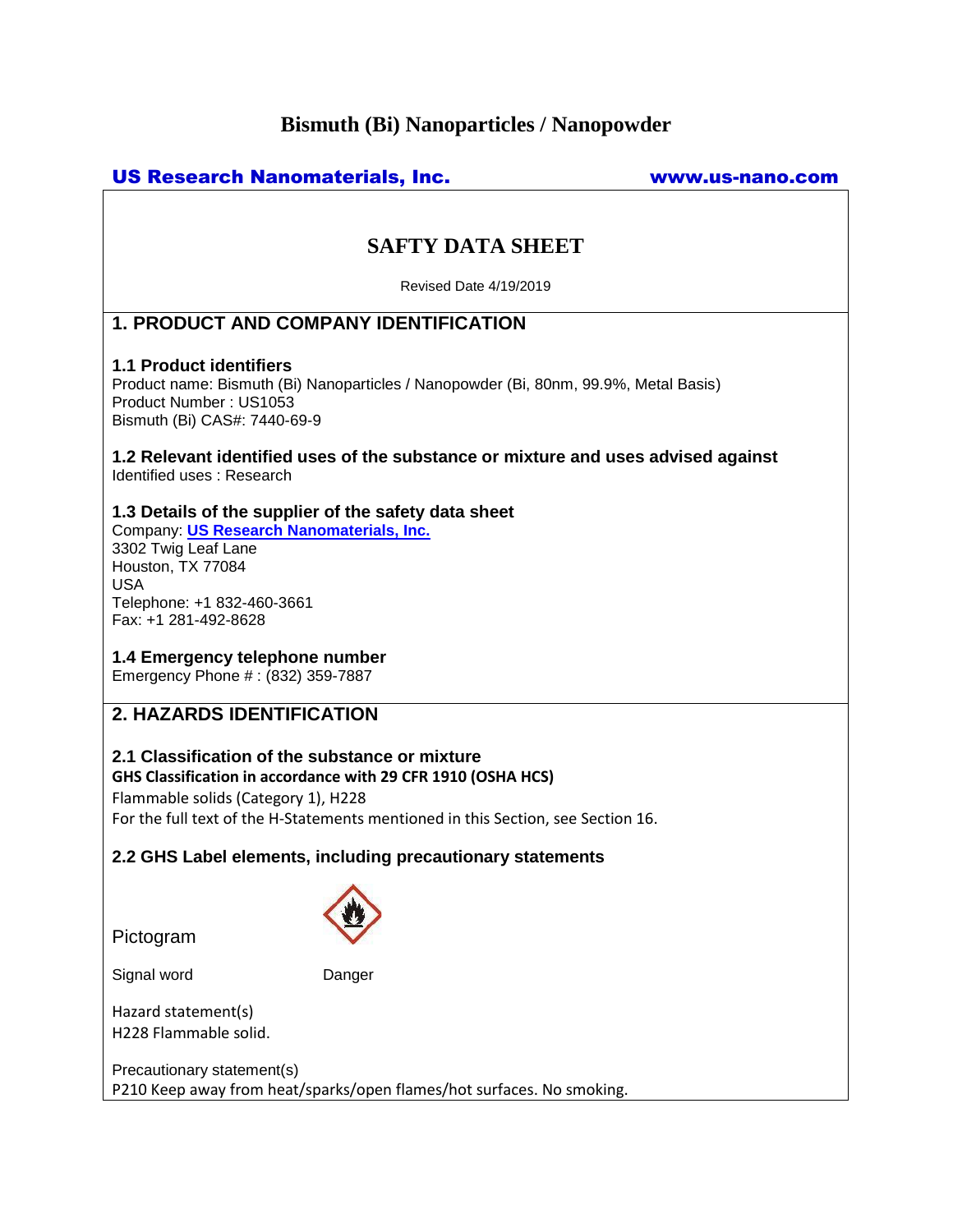P240 Ground/bond container and receiving equipment.

P241 Use explosion-proof electrical/ ventilating/ lighting/ equipment.

P280 Wear protective gloves/ eye protection/ face protection.

P370 + P378 In case of fire: Use dry sand, dry chemical or alcohol-resistant foam to extinguish.

# **2.3 Hazards not otherwise classified (HNOC) or not covered by GHS** None

# **3. COMPOSITION/INFORMATION ON INGREDIENTS**

# **3.1 Substances**

Formula : Bi Molecular weight : 208.98 g/mol CAS-No. : 7440-69-9

No components need to be disclosed according to the applicable regulations. For the full text of the H-Statements mentioned in this Section, see Section 16.

# **4. FIRST AID MEASURES**

#### **4.1 Description of first aid measures General advice**

Consult a physician. Show this safety data sheet to the doctor in attendance. Move out of dangerous area.

### **If inhaled**

If breathed in, move person into fresh air. If not breathing, give artificial respiration. Consult a physician. **In case of skin contact**

Wash off with soap and plenty of water. Consult a physician.

**In case of eye contact**

Rinse thoroughly with plenty of water for at least 15 minutes and consult a physician.

#### **If swallowed**

Never give anything by mouth to an unconscious person. Rinse mouth with water. Consult a physician.

# **4.2 Most important symptoms and effects, both acute and delayed**

The most important known symptoms and effects are described in the labeling (see section 2.2) and/or in section 11

# **4.3 Indication of any immediate medical attention and special treatment needed**

no data available

# **5. FIREFIGHTING MEASURES**

# **5.1 Extinguishing media**

```
Suitable extinguishing media
```
Use water spray, alcohol-resistant foam, dry chemical or carbon dioxide.

# **5.2 Special hazards arising from the substance or mixture**

No data available

# **5.3 Advice for firefighters**

Wear self contained breathing apparatus for firefighting if necessary.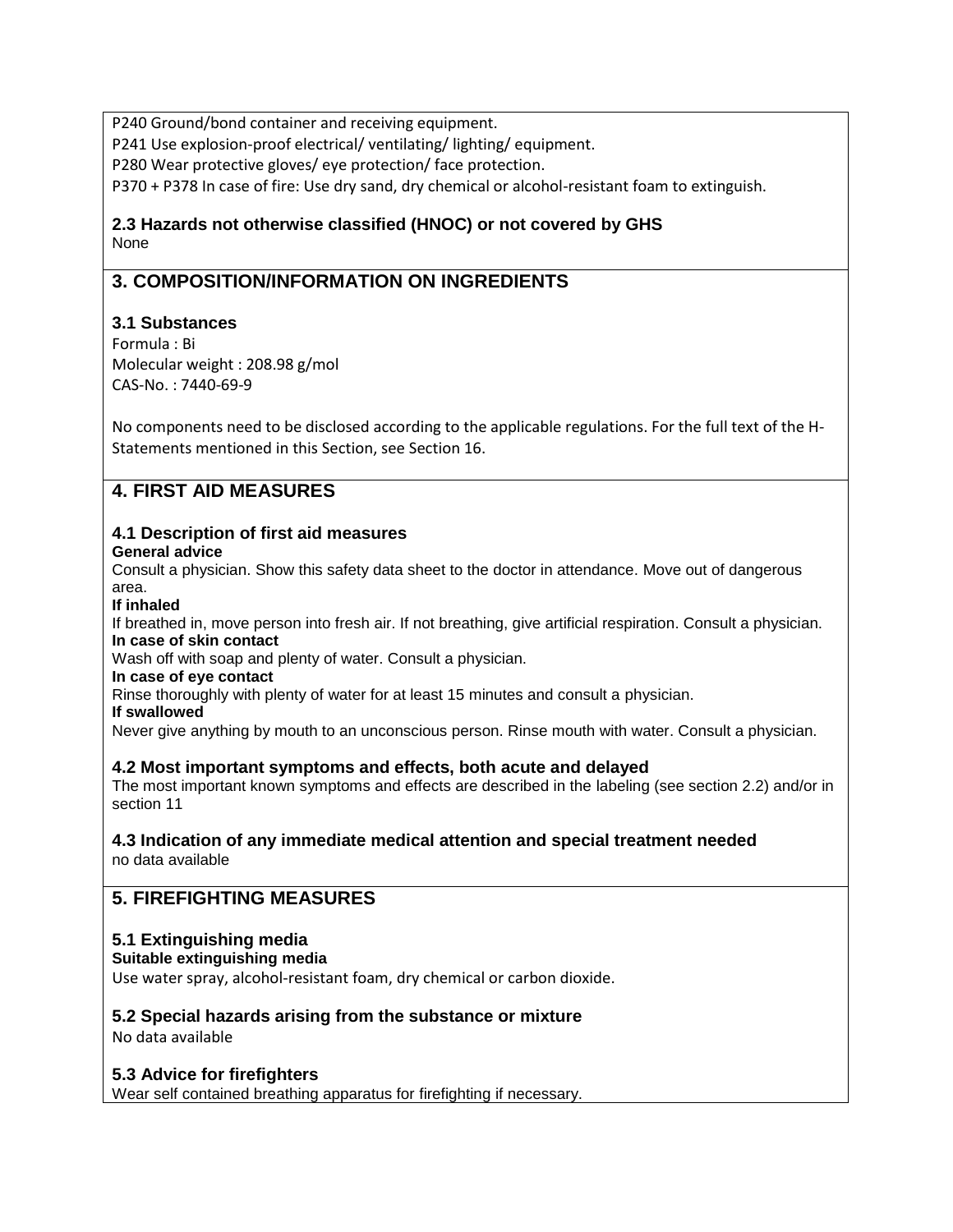# **5.4 Further information**

Use water spray to cool unopened containers.

# **6. ACCIDENTAL RELEASE MEASURES**

# **6.1 Personal precautions, protective equipment and emergency procedures**

Avoid dust formation. Avoid breathing vapors, mist or gas. Ensure adequate ventilation. Remove all sources of ignition. Evacuate personnel to safe areas.

For personal protection see section 8.

# **6.2 Environmental precautions**

Prevent further leakage or spillage if safe to do so. Do not let product enter drains.

# **6.3 Methods and materials for containment and cleaning up**

Sweep up and shovel. Contain spillage, and then collect with an electrically protected vacuum cleaner or by wet brushing and place in container for disposal according to local regulations (see section 13). Keep in suitable, closed containers for disposal. Contain spillage, pick up with an electrically protected vacuum cleaner or by wet-brushing and transfer to a container for disposal according to local regulations (see section 13).

# **6.4 Reference to other sections**

For disposal see section 13.

# **7. HANDLING AND STORAGE**

# **7.1 Precautions for safe handling**

Avoid contact with skin and eyes. Avoid formation of dust and aerosols. Provide appropriate exhaust ventilation at places where dust is formed. Normal measures for preventive fire protection. For precautions see section 2.2.

# **7.2 Conditions for safe storage, including any incompatibilities**

Keep containers tightly closed in a dry, cool and well-ventilated place.

# **7.3 Specific end use(s)**

Apart from the uses mentioned in section 1.2 no other specific uses are stipulated

# **8. EXPOSURE CONTROLS/PERSONAL PROTECTION**

# **8.1 Control parameters**

#### **Components with workplace control parameters**

Contains no substances with occupational exposure limit values.

# **8.2 Exposure controls**

# **Appropriate engineering controls**

Ensure adequate ventilation, especially in confined areas. Use explosion-proof electrical/ventilating/lighting/equipment. Ensure that eyewash stations and safety showers are close to the workstation location.

# **Personal protective equipment**

**Eye/face protection**

Safety glasses with side-shields conforming to EN166 Use equipment for eye protection tested and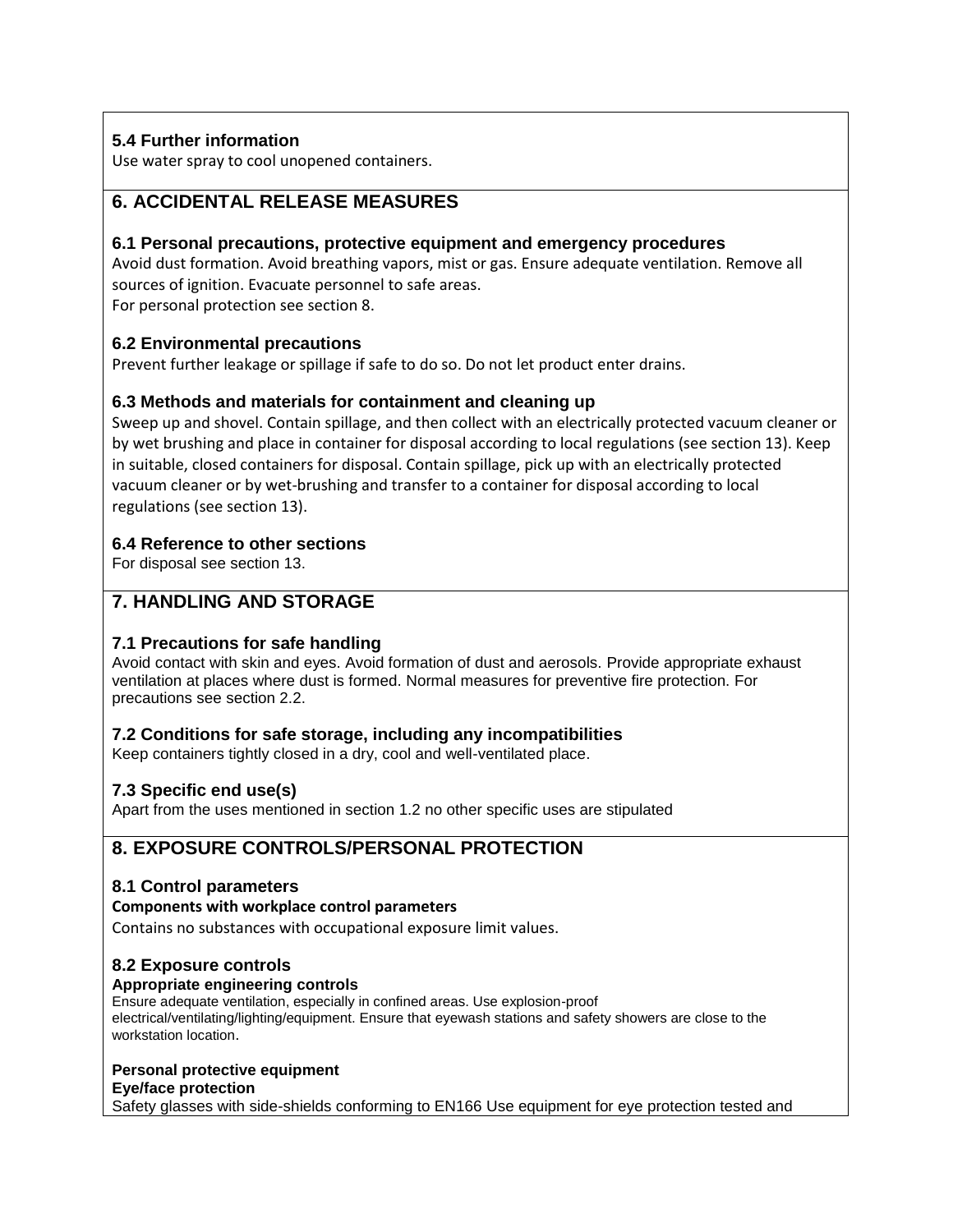approved under appropriate government standards such as NIOSH (US) or EN 166(EU).

# **Skin protection**

Handle with gloves. Gloves must be inspected prior to use. Use proper glove removal technique (without touching glove's outer surface) to avoid skin contact with this product. Dispose of contaminated gloves after use in accordance with applicable laws and good laboratory practices. Wash and dry hands.

# **Body Protection**

Flame retardant antistatic protective clothing., The type of protective equipment must be selected according to the concentration and amount of the dangerous substance at the specific workplace. **Respiratory protection**

Where risk assessment shows air-purifying respirators are appropriate use a full-face particle respirator type N100 (US) or type P3 (EN 143) respirator cartridges as a backup to engineering controls. If the respirator is the sole means of protection, use a full-face supplied air respirator. Use respirators and components tested and approved under appropriate government standards such as NIOSH (US) or CEN (EU).

# **Control of environmental exposure**

Prevent further leakage or spillage if safe to do so. Do not let product enter drains.

# **9. PHYSICAL AND CHEMICAL PROPERTIES**

# **9.1 Information on basic physical and chemical properties**

- a) Appearance: Form: powder
- b) Odor: No data available
- c) Odor Threshold: No data available
- d) pH: no data available
- e) Melting point/freezing point: Melting point/range: 271 °C (520 °F) lit
- f) Initial boiling point and boiling range: 1,560 °C (2,840 °F) lit.
- g) Flash point: No information available
- h) Evaporation rate: no data available
- i) OSHA Flammability Class: The substance or mixture is a flammable solid with the category 1.
- j) Upper/lower flammability or explosive limits: no data available
- k) Vapor pressure: no data available
- I) Vapor density (air  $= 1$ ): no data available
- m) Relative density (water = 1):  $9.8$  g/mL at  $25$  °C (77 °F)
- n) Water solubility: No data available
- o) Partition coefficient noctanol/water: no data available
- p) Auto-ignition temperature: no data available
- q) Decomposition temperature: no data available
- r) Viscosity: no data available
- s) Explosive properties: no data available

# **9.2 Other safety information**

no data available

# **10. STABILITY AND REACTIVITY**

# **10.1 Reactivity**

None known, based on information available.

# **10.2 Chemical stability**

Stable under recommended storage conditions.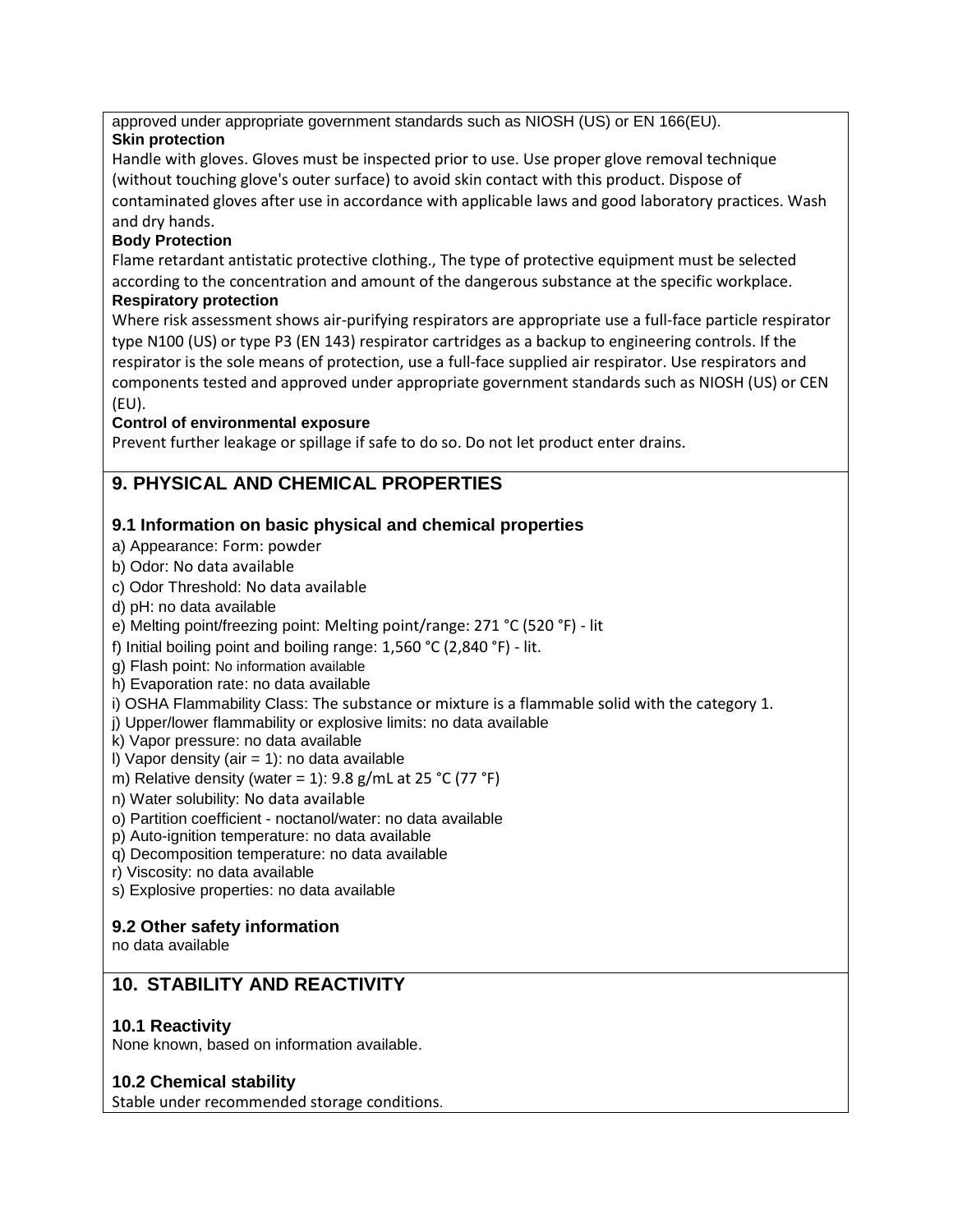### **10.3 Possibility of hazardous reactions**

No data available.

# **10.4 Conditions to avoid**

Heat, flames and sparks.

### **10.5 Incompatible materials**

No data available

### **10.6 Hazardous decomposition products**

Other decomposition products - No data available

Hazardous decomposition products formed under fire conditions. - Nature of decomposition products

not known.

In the event of fire: see section 5

# **11. TOXICOLOGICAL INFORMATION**

#### **11.1 Information on toxicological effects**

**Acute toxicity** Not available **Skin corrosion/irritation** No information available **Serious eye damage/eye irritation** No information available **Respiratory or skin sensitisation** No information available **Germ cell mutagenicity** no data available **Carcinogenicity** Not listed **Reproductive toxicity** no data available **Specific target organ toxicity - single exposure** no data available **Specific target organ toxicity - repeated exposure** no data available **Aspiration hazard** Product may be an aspiration hazard **Additional Information** To the best of our knowledge, the chemical, physical, and toxicological properties have not been thoroughly investigated.

# **12.ECOLOGICAL INFORMATION**

#### **12.1 Ecotoxicity**

No information available

#### **12.2 Persistence and degradability**

No information available

#### **12.3 Bioaccumulative potential**

No information available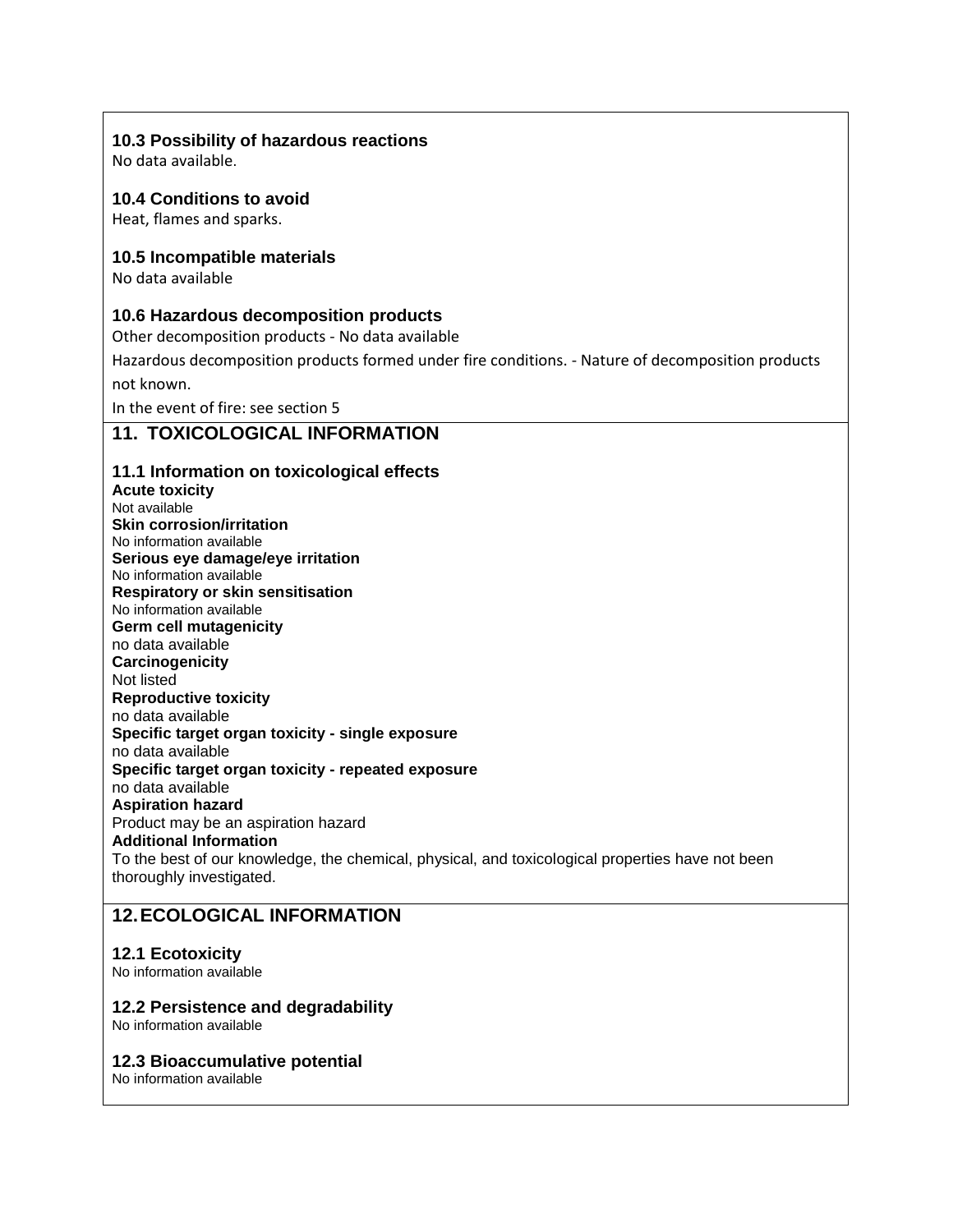### **12.4 Mobility in soil**

no data available

#### **12.5 Results of PBT and vPvB assessment**

PBT/vPvB assessment not available as chemical safety assessment not required/not conducted

#### **12.6 Other adverse effects**

No data available.

# **13.DISPOSAL CONSIDERATIONS**

#### **13.1 Waste treatment methods**

**Product**

Burn in a chemical incinerator equipped with an afterburner and scrubber but exert extra care in igniting as this material is highly flammable. Offer surplus and non-recyclable solutions to a licensed disposal company.

**Contaminated packaging**

Dispose of as unused product

### **14.TRANSPORT INFORMATION**

#### **US DOT Information**

Shipping Name: METAL POWDERS, FLAMMABLE, N.O.S (Bismuth Powder). Hazard Class: 4.1 UN/NA #: UN3089 Packing Group: II

#### **IMDG Information**

Shipping Name: METAL POWDERS, FLAMMABLE, N.O.S (Bismuth Powder). Hazard Class: 4.1 UN/NA #: UN3089 Packing Group: II

#### **IATA Information**

Shipping Name: METAL POWDERS, FLAMMABLE, N.O.S (Bismuth Powder). Hazard Class: 4.1 UN/NA #: UN3089 Packing Group: II

# **15.REGULATORY INFORMATION**

#### **SARA 302 Components**

SARA 302: No chemicals in this material are subject to the reporting requirements of SARA Title III, Section 302.

#### **SARA 313 Components**

SARA 313: This material does not contain any chemical components with known CAS numbers that exceed the threshold (De Minimis) reporting levels established by SARA Title III, Section 313. **SARA 311/312 Hazards**

Fire Hazard

# **16.OTHER INFORMATION**

**Full text of H-Statements referred to under sections 2 and 3.** H228 Flammable solid.